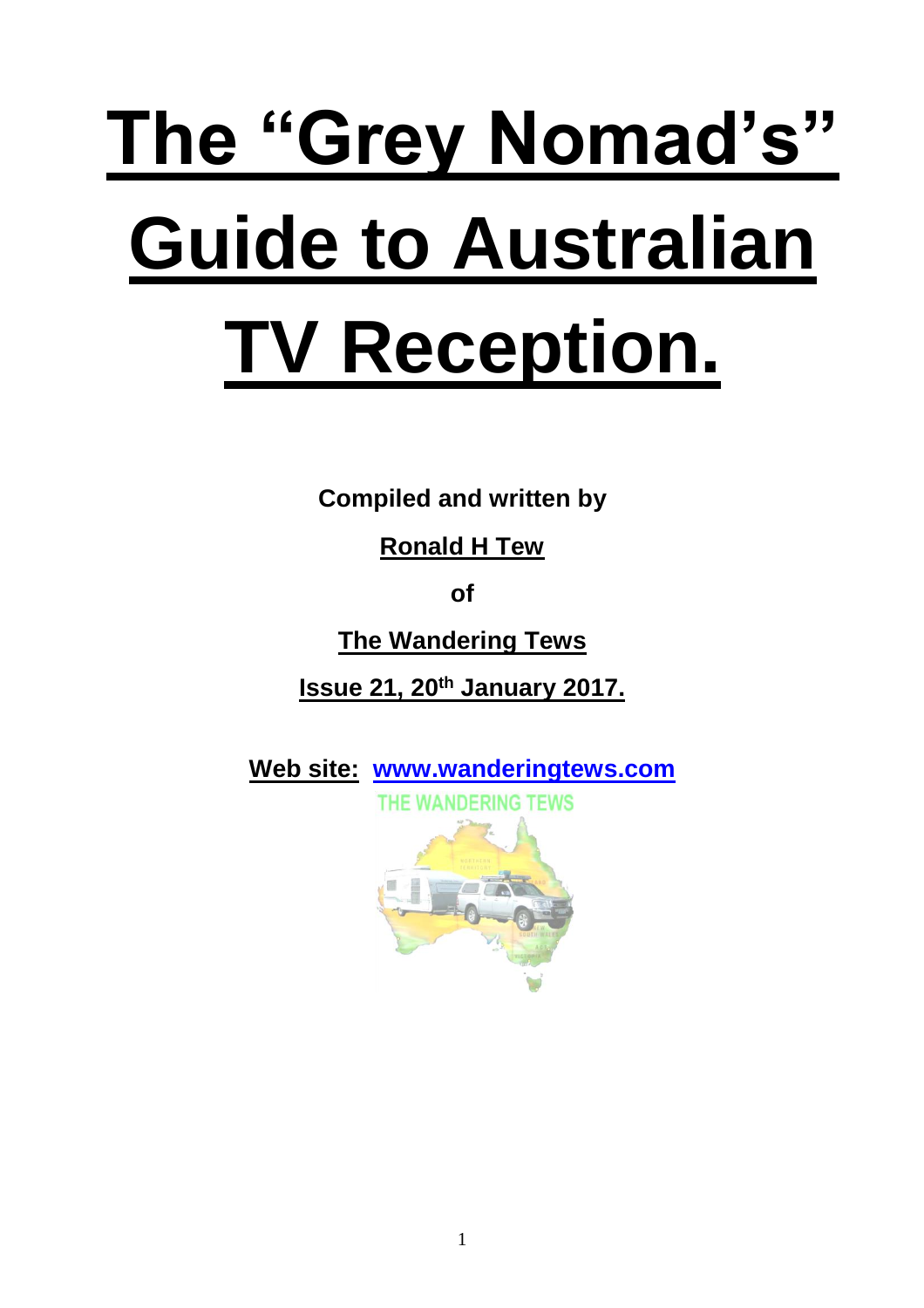#### **About this Document.**

It is the intention that this document be a rough guide only to hopefully give the Grey Nomad, and other caravanners, an insight into TV aerials, configuration set-ups and some problems associated with them. My intention is not to give exact technical details with this document, and it is hopeful that I may be able to provide some URL's for web sites that can provide the detailed information if anybody requires it.

#### **About Me.**

As of beginning to compile this document my wife, Linda, and I have been among the many 'Grey Nomads' permanently touring this great land of ours in a caravan for several years. In this period I have discovered that there are many varied configurations of TV transmissions in different areas of the country. I have also noticed that there are a lot of fellow travellers out there that do not have a very good perception of these transmission configurations and put up with some very poor reception in some areas.

It has become very apparent to me that with the upcoming turning off of the analogue system, forcing everybody to start using the new digital system, TV reception could be a bigger bugbear for many if they do not receive some perception of reception principals. Therefore, it is hopeful that this document may be of some assistance to many of those fellow travellers.

#### **My background.**

During the 35 years prior to our travelling I was employed by Telstra (Australia), giving me a fair range of experience in the electrical and electronic fields. Over these years, I received training and knowledge in many and varied fields including TV transmission and reception principles. Although much of my learning in the TV area was of a theoretical nature I didn't have a great deal of practical experience until we started our travels.

It didn't take me long to realise that if I wanted to get a good reception I would have to experiment with different aerial configurations with the equipment I had on hand, and transmission information I managed to download from the internet. My wife will readily relate her stories of how I would be persistently fiddling with our aerials and their configurations to obtain a better picture.

Then came along digital reception by the installation of a Set Top Box and I could see this could create more problems for those who have limited, or very little knowledge, on this subject.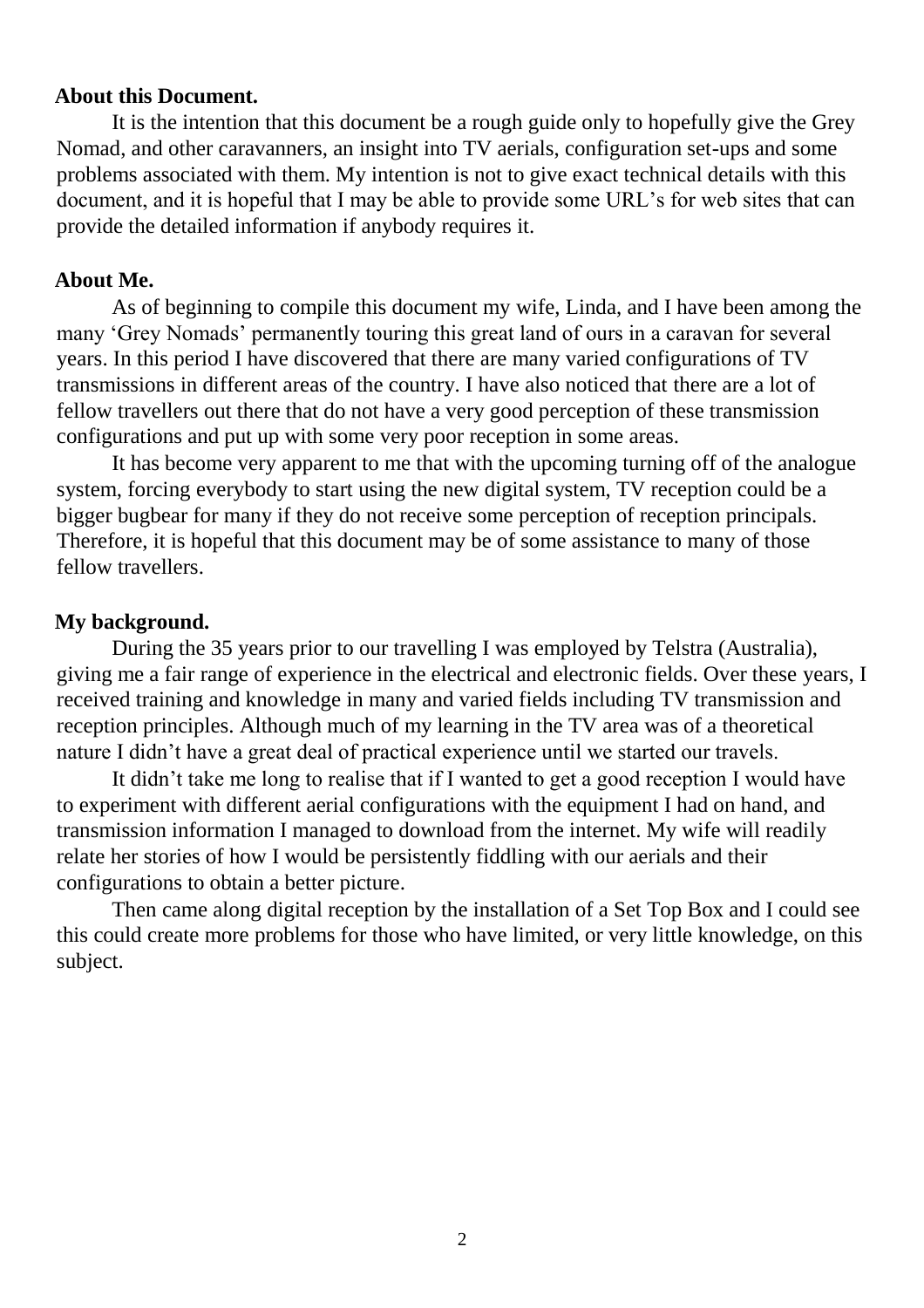### **My Transmission Theories.**

Below is an explanation of how aerials can affect analogue and digital reception.



The left-hand line represents the transmitter signal strength. The bottom line represents the distance one is from the transmitter.

The red line represents signal strength, analogue and digital, received and consequently the analogue picture quality. As one can see the further one is from the transmitter, the lower the received signal strength is, hence the lower the quality of an analogue picture.

The blue line represents the resultant picture quality of a digital signal. One can see that the resultant picture quality is at a maximum until one is at a distance when the signal strength, or quality, becomes too low for the Digital tuner to recognise. When at or beyond this distance there will be no resultant picture at all.

There are basically three things with aerials, apart from faults and trees, that will effect signal reception, if *one or more* of these things are incorrect the result is to effectively increase the distance one is from the transmitter. If it is analogue one is receiving, then the picture quality will be reduced. If it is digital that one is receiving, then the result could be to effectively take one beyond the distance of good signal strength, hence no picture reception at all.

The three things are:

- 1. Aerial Type
	- a. VHF aerial.
	- b. UHF aerial.
- 2. Aerial polarization.
	- a. Horizontal.
	- b. Vertical.
- 3. Pointing aerial at Transmitter.

#### **For an explanation of these and other things refer to terminologies at rear of book.**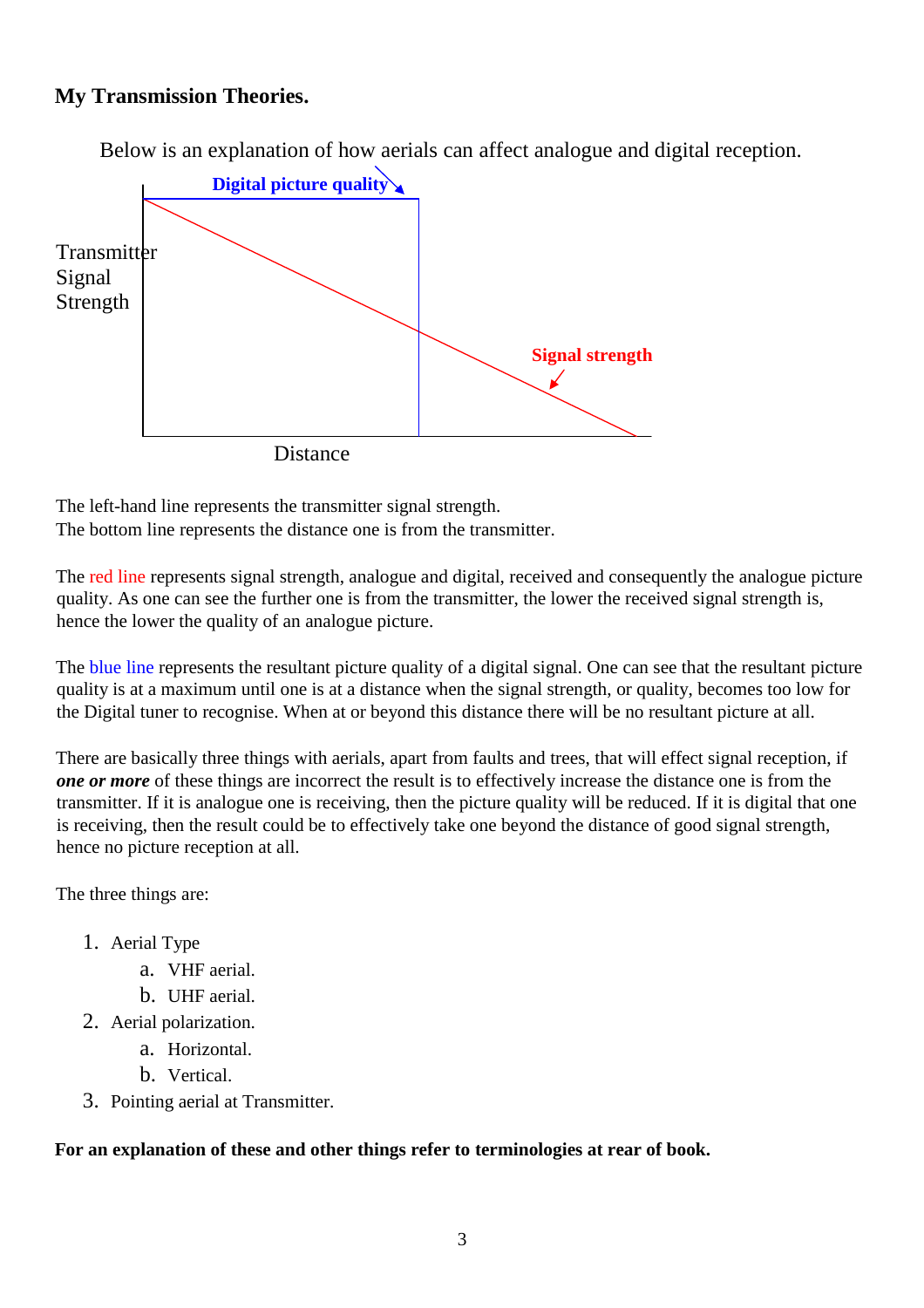## **TV aerials and configurations.**

The issue of being able to receive a good picture in all, or most, areas where the 'Grey Nomad' might travel is a very complex one, so I am hopeful this explanation may be helpful.

Let's start by trying to explain why there is trouble receiving good pictures in different areas: *Let it be noted that some VHF aerials may not pick up UHF channels and viceversa, and aerials in Horizontal Polarization may not pick up Vertical signals, and viceversa.*

TV transmissions in different areas can be of many different configurations, and if you do not have an aerial system that is variable to suit these different configurations it stands to reason that you will not get good reception on all available channels in some areas.

Some of the configurations are:

- All channels being transmitted in the **VHF** range with **horizontal** Polarization.
- All channels being transmitted in the **UHF** range with **horizontal** Polarization.
- All channels being transmitted in the **VHF** range with **vertical** Polarization.
- All channels being transmitted in the **UHF** range with **vertical** Polarization. **In some remote areas, some of the following configurations can exist.**
- Some channels being transmitted in **VHF** range with **horizontal** Polarization, and some channels being transmitted in **UHF** range with **horizontal** Polarization.
- Some channels being transmitted in **VHF** range with **vertical** Polarization, and some channels being transmitted in **UHF** range with **vertical** Polarization.
- Some channels being transmitted in **VHF** range with **vertical** Polarization, and some channels being transmitted in **UHF** range with **horizontal** Polarization.

As you can see so far there are many different configurations, and there are more than are listed above.

Now that the restacking process has been completed the combination of configurations are a lot simpler, e.g. most areas now are a combination of only **VHF** or **UHF**, and either **horizontal** or **vertical** not both as previously in some areas.

With reference to my Transmission theories on page 3 it will be seen that in some areas it **will be essential** to be able to achieve these varied aerial configurations to get a good signal level so we can receive all channels.

The required configuration for different areas, and direction of transmitters, can be found in other documents on this web site www.wanderingtews.com on the TV Reception page.

## **Tuning meters.**

1. There are several meters on the market one can use for pointing the aerial in the correct direction. If the aerial cable is unplugged from the rear of the TV and plugged into the meter, a signal strength indication will be given on the meter depending on the direction of the aerial.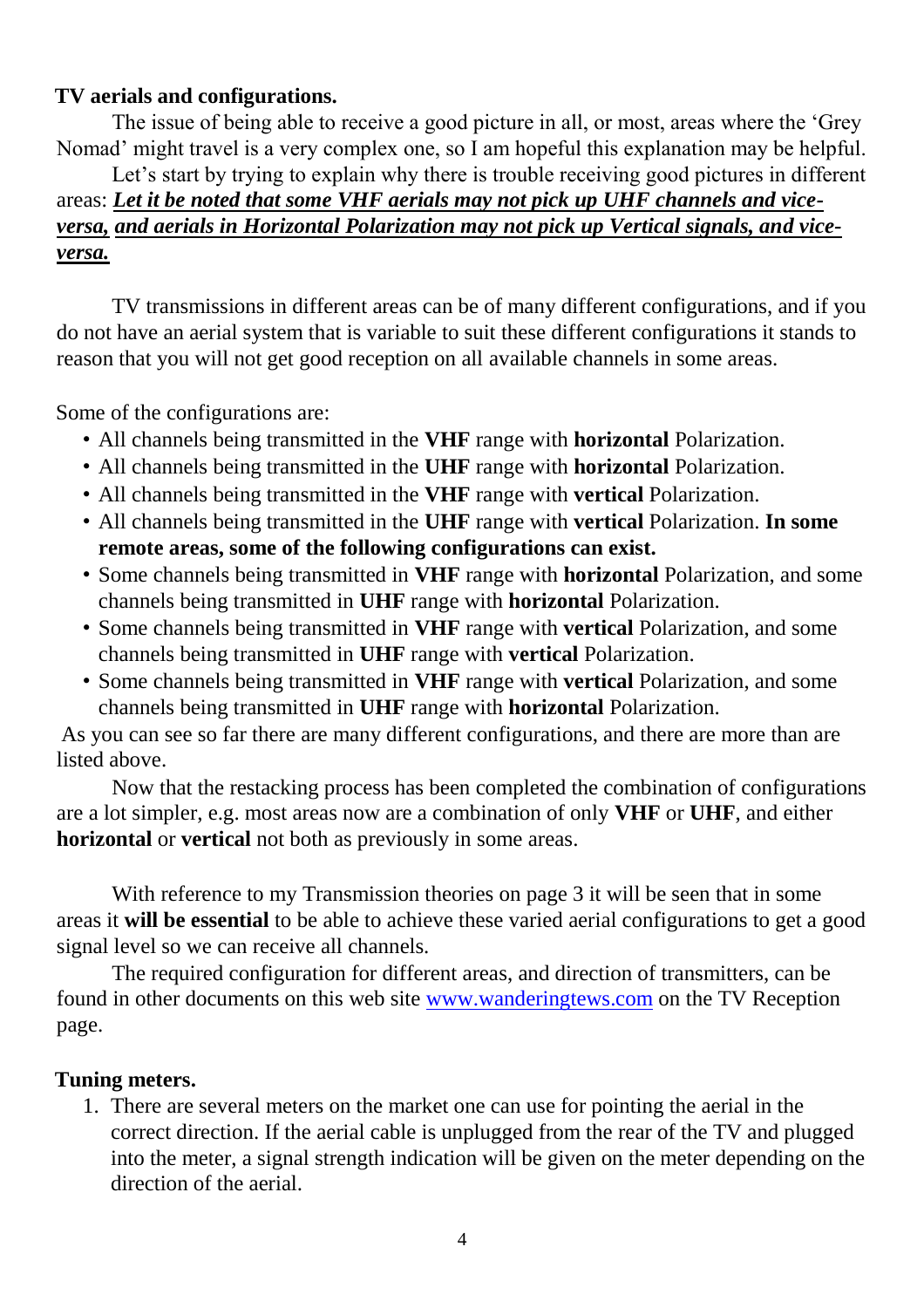2. Most TV's or STB's will have signal strength meters included in the menu software, all one has to do is find them and use these for tuning the aerial, if the meter works satisfactorily.

**Wine guard** aerials supplied with most earlier model RV's and caravans are a VHF aerial and the built-in booster makes them *reasonable only* for UHF, *but they are Horizontal only and won't pick up Vertical signals in some areas.* Wine guard have come up with a new aerial to overcome this, but talking to people using them it seems that they may not be very effective in **VHF** areas, and are reasonable in UHF areas both vertical and horizontal.

## **What type aerials do I use?**

Now that the retuning of channel transmission phase (restacking) is complete I am now using a new aerial that is a lot simpler to use. The aerial is a **Fracarro LPV345F**, this aerial is one of those with multiple rods on each side of two parallel bars and pointing at 45 degrees from the bars. Not to be confused with the ones that the bars are at right angles. To my ideas this aerial is very suitable for bands 3 and 4 now used for digital transmission, and considering that there will no longer be a combination of horizontal and vertical, except outback

Queensland, it should be totally suitable for most areas throughout Australia. With this aerial I consider now that if I am in an area with a complicated configuration I will have to bear the difficulties or use satellite. These areas are now very few only, like Winton and Longreach area Queensland.

This aerial can be mounted either horizontally or vertically.

This aerial can be purchased from the following retailers, and possibly more: Academy tv based in Geelong Victoria,

Laceys.tv several locations around Australia.

I also use a booster mounted inside the caravan, *not up the pole*, and with pluggable connections so it can be removed when not required.

I must mention here that some aerials have a built-in booster so be careful not to use one of these as well as any other booster, **if you do have two boosters the chances are that you will not get any reception at all** because one of the boosters will not receive any power so therefore it will not allow any signal through.

I should also mention here that *all* aerial cabling should be of 'Quad Shield' type.

## **Recommendations.**

For all information needed for TV reception on an address basis is myswitch. This can be accessed by doing a search on the same name. There used to be a phone app of the same name, but it is not available for download any more, if you already have it downloaded it does still work. The site also gives satellite setup figures, highly recommended.

It is my recommendation that if you are often in areas of poor reception, then the best option is to get satellite reception using the VAST system, and connection as a traveller. Information on this can also be found on my web site www.wanderingtews.com on the TV reception page.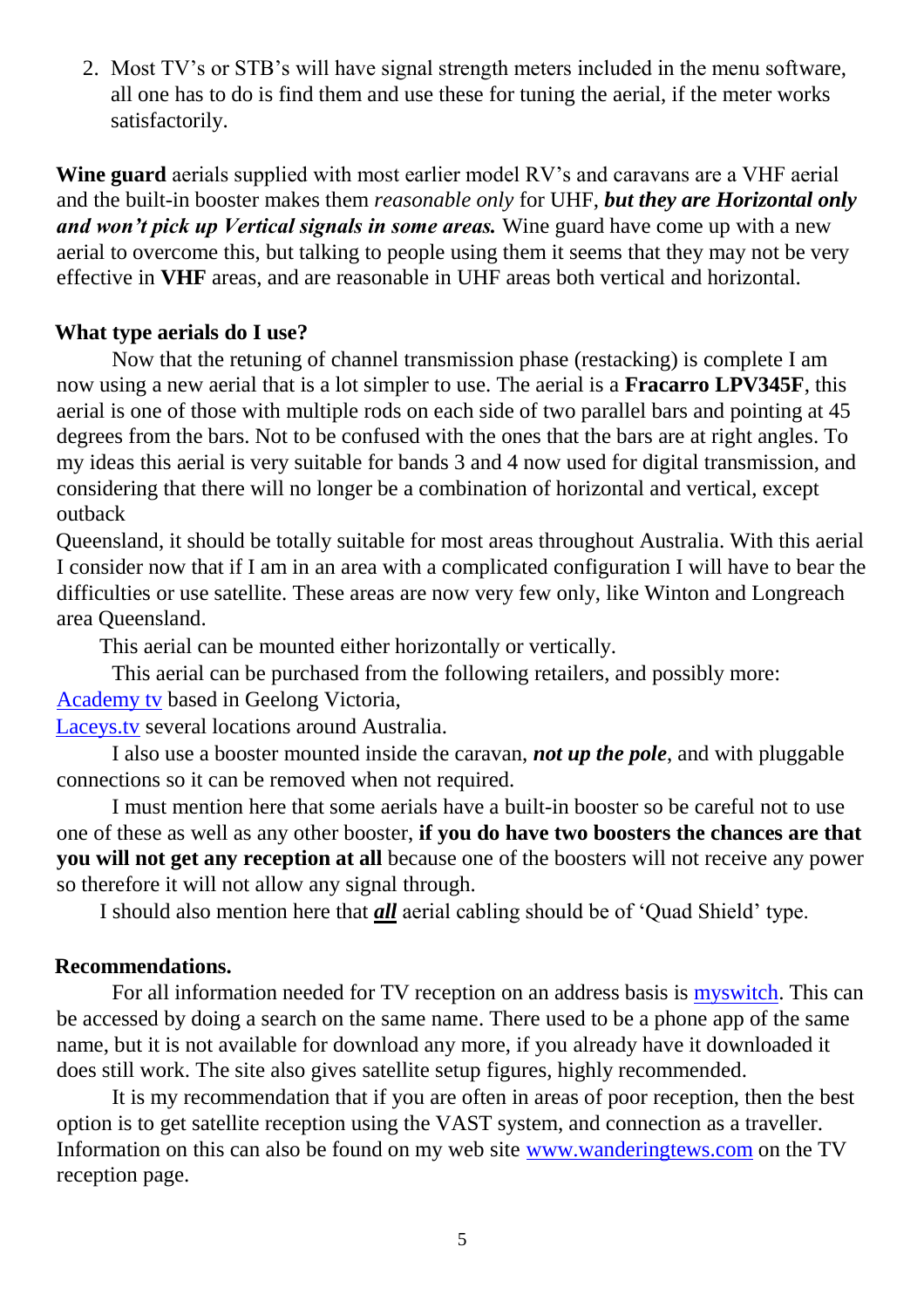At this stage I will give you some web addresses. Bear in mind the information available on these web sites will only be of any use if you understand it all, good luck.

All nationwide transmitter details http://www.acma.gov.au and do a search on "Licensed Broadcasting Transmitters".

My site: For details of channels and Polarisation.

http://wanderingtews.com I have compiled booklets of reception details for all areas, for each state, and are available for free download on this web site. See the TV Reception page.

# **Some Transmission Theories and terminologies.**

# **Note: The following terms are meant to be general only, for simplicity, and do not necessarily reflect genuine truisms.**

- 1. VHF. (Very High Frequency)
- This is the transmission on channels within the *lower* spectrum of the frequency range, consisting of bands 1-3.
- Aerials for reception of this range need a bar, or several bars, of a length varying between something like 1-2 metres, generally the middle of the range will suffice.
- 2. UHF. (Ultra-High Frequency)
- This is the transmission on channels within the *upper* spectrum of the frequency range, consisting of bands 4 & 5.
- Aerials for reception of this range need a bar, or several bars, of a length varying between something like 15-30 centimetres, generally about the middle of the range will suffice.
- 3. Horizontal Polarization transmission.

• This requires the bars of the aerial to be laying in a horizontal position for best reception.

- 4. Vertical Polarization transmission.
- This requires the bars of the aerial to be laying in a vertical position for best reception.
- 5. Digital transmission.
- This is the new method of transmission and uses the same channel range as analogue. It gives a perfect picture. (Started a few years ago, and now working in most major populated areas, but will be a little while in remote areas)
- 6. Aerial Signal Booster.
- This is a signal amplifier placed either on the aerial masthead or inside close to the TV receiver. Some aerials (e.g. Phaselink and roof mounted (Wineguard and similar) aerials) can have a booster installed inside the actual aerial.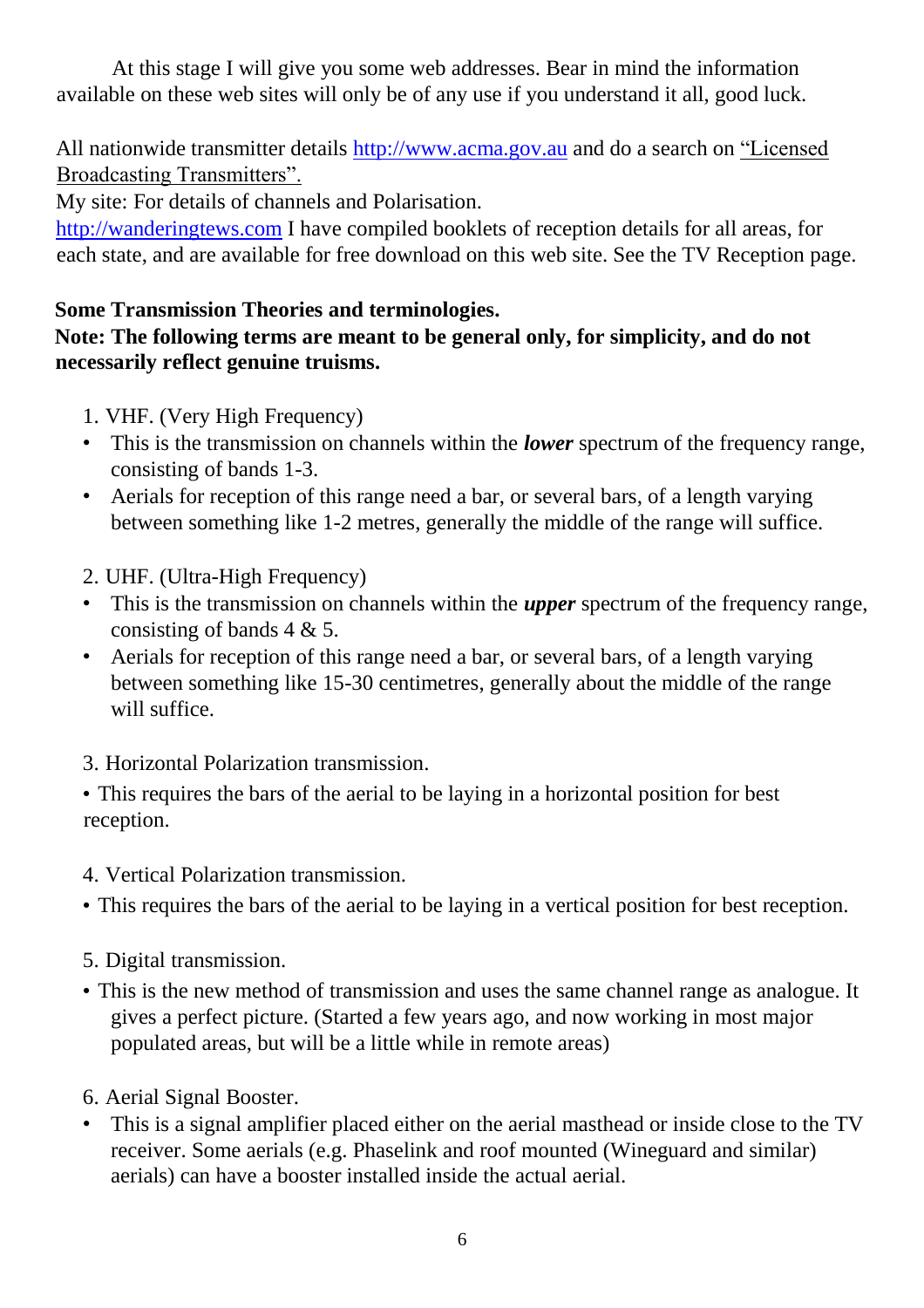- My suggestion is to have the booster mounted inside the caravan with pluggable connections, so it can be removed if not required. A booster can over amplify a digital signal, if already close to a transmitter, and destroy it resulting in no reception at all, so the booster must then be removed or an attenuator inserted.
- It is important to note at this stage that these boosters also require a power injector, mounted inside the caravan, consisting of a power supply (from 240V) connected to a small box that the aerial fly leads connect to.

# 7. Attenuator.

- This is a device for reducing a signal level. Can be placed in the aerial lead if the digital signal is too strong. If a booster is permanently installed in an aerial lead it can result in destroying a digital signal if one is too close to the transmitter.
- 8. Aerial Fly Leads.
- These are the aerial leads that connect from the inside wall socket, via the power injector if installed, and the TV reception equipment.
- It is important to note at this time that I have proved that some shop purchased, prefabricated, fly leads are not of a good enough construction for digital signals, and if used will reduce signal quality by up to 10-15%. It is my recommendation that all fly leads be self-constructed of the same quality cable, 'Quad Shield', that one would use externally from the aerial to the wall socket.
- 9. STB (Set Top Box).
- This is the unit required to receive the digital signals and convert them to a signal that can be played on an existing TV receiver. The other option is to purchase a new digital TV receiver.
- 10. Bands 1-5. (Bands of channel transmission)
- There are 5 groups of channels in the VHF and UHF frequency spectrum, each listed as a Band. Some of these bands are not used in the existing analogue system, and likewise some are not used in the new digital system.
	- a. Band 1 is Channels 0-2 in the VHF spectrum. (Not used in digital system)
	- b. Band 2 is Channels 3-5A in the VHF spectrum. (Not used in digital system)
	- c. Band 3 is Channels 6-12 in the VHF spectrum. (11 & 12 Not used in analogue system)
	- d. Band 4 is channels 28- 51 (or so) in the UHF spectrum.
	- e. Band 5 is channels 52- 69 (or so) in the UHF spectrum.
- After the Channel restacking is complete in 2014 Band 3 (VHF) and 4(UHF) will be the only ones used in Australia.
- 11. HDTV (High Definition Television)